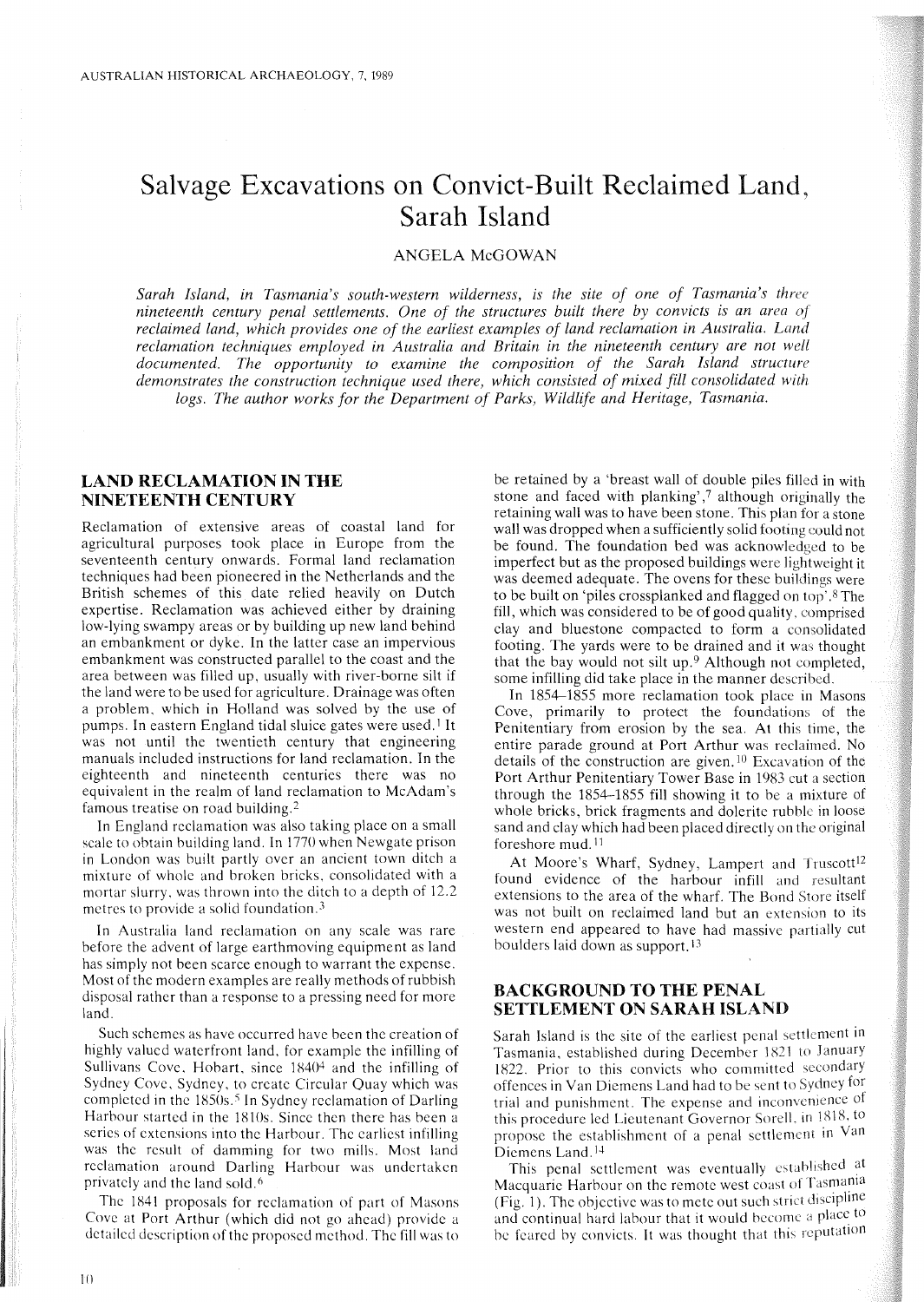would act as a deterrent and that the regimen would somehow cause bad characters to reform.

Macquarie Harbour was chosen for a penal settlement as much for economic reasons as for its punitive or security qualities. In 1815 James Kelly had discovered the Harbour and the Gordon River which flows into it. He reported huge stands of huon pine, a tree which was particularly useful for ship-building and therefore of great commercial significance. Coal was also discovered a few months later. The objective of the government was to exploit this resource using convict labour.

Private enterprise in the area was forbidden for security reasons, which also had the effect of eliminating the competition. Pining along the Gordon River provided an arduous and unpleasant activity for the convicts and the surrounding south-western Tasmanian bush provided an obstacle to escape that only a few managed to surmount. *IS*

The number of people living on Sarah Island varied from around 100 to over 350. 16 They included male and female convicts, skilled male convicts not under sentence, female assigned servants, military officers and men, civil officers such as doctor and chaplain, a few wives and children, and occasional visitors such as the group of Aboriginals travelling with George Augustus Robinson. 1? The settlement was mostly reserved for male convicts. Except for a very few assigned servants, women convicts were only sent there in the early years. These women worked as servants or labourers and lived on Grummet Island, a small island nearby with a particularly harsh environment as it was washed with sea spray in bad weather. Because of this it was used as a place of further punishment for the men after the women had been removed. Male convicts worked at domestic service, timber getting, farming and gardening, shipbuilding, lime-burning, charcoal-burning, brickmaking or as tradesmen (such as blacksmiths, tanners, shoe-makers and furniture makers).18

In 1830 the penal settlement at Port Arthur in southeastern Tasmania was opened and prisoners were gradually transferred there. The Sarah Island penal settlement was finally closed in 1833.

The island was re-occupied in 1846 as a probation station for unemployed pass-holders. About 200 men were sent



*Fig. I: Location of Sarah Island.*

there to fell huon pine for the government. The operation was badly planned, badly equipped and badly provisioned. It was supposed to be a commercial enterprise but was an unmitigated financial disaster. It lasted just a year, closing down in 1847 with the government reneging on paying the pass-holders their promised wages and bonuses.<sup>19</sup>

### DOCUMENTARY EVIDENCE OF THE SETTLEMENT

Government correspondence and records make references to the living and working conditions of the convicts and other inhabitants. Documents relevant to Sarah Island are held by the Archives Office of the State Library of Tasmania, the Tasmanian collection of the State Library, and the Mitchell Library in Sydney, and some are published in the Historical Records of Australia. These references have been collated by Ian Brand.<sup>20</sup> For example we know that there were often serious shortages of both accommodation and food, because the authorities in Hobart seemed incapable of co-ordinating the provisioning with the sending of new prisoners. These records also include some references to buildings and other structures. Descriptions and detailed information are scanty, but these references are useful for dating buildings and identifying alternative functions.

There is one contemporary map of the island. This was published by James Ross in 1831 and remains the major source of information about the layout of the settlement and the identification of the structural remains (Fig. 2).21 This shows the island cleared of trees and the higher part, i.e. the north and west, given over to gardens. Most of the buildings were located on the south-eastern side of the island as this was the most sheltered, although some buildings were located elsewhere. For example, the hospital was isolated from the rest of the settlement and the gardener's hut was located among the gardens.

There are several contemporary illustrations, most of which show the view from the south-eastern side of the island, undoubtedly the most interesting from the point of view of the artists. The pictures convey the impression of the crowded settlement, the shipbuilding areas and the gardens criss-crossed with fences (Fig. 3).22

# HISTORICAL EVIDENCE FOR THE RECLAIMED LAND

In 1825 the southern end of Sarah Island was extended on the orders of the Commandant, Captain Butler.23 The precise extent of the reclaimed land is unknown at present. However, a chart of Macquarie Harbour made by the Deputy Surveyor General in 1819 shows the unmodified Sarah Island with off-shore rocks, denoted by crosses, to the south. 24 Although the scale of the chart is too small for its accuracy to be reliable, it does indicate that at least 0.4 hectares have been added to the southern end. Some flat land on the eastern side of the island behind the wharves may also be reclaimed. There is no historical description as such of the reclamation process; however, T.J. Lempriere, the settlement's storekeeper, refers to the use of short or sub-standard huon pine logs in reclamation circa 1829:

 ... The best of the logs were shipped to Hobart Town, some were cut up by the sawyers (of whom there were constantly nine or ten pair at work) into boards, also for Hobart Town, the remainder were either reserved for settlement use, or if too short or otherwise objectionable, they were thrown in to full up the quays and other places. Many a log I have seen thus employed which would now be of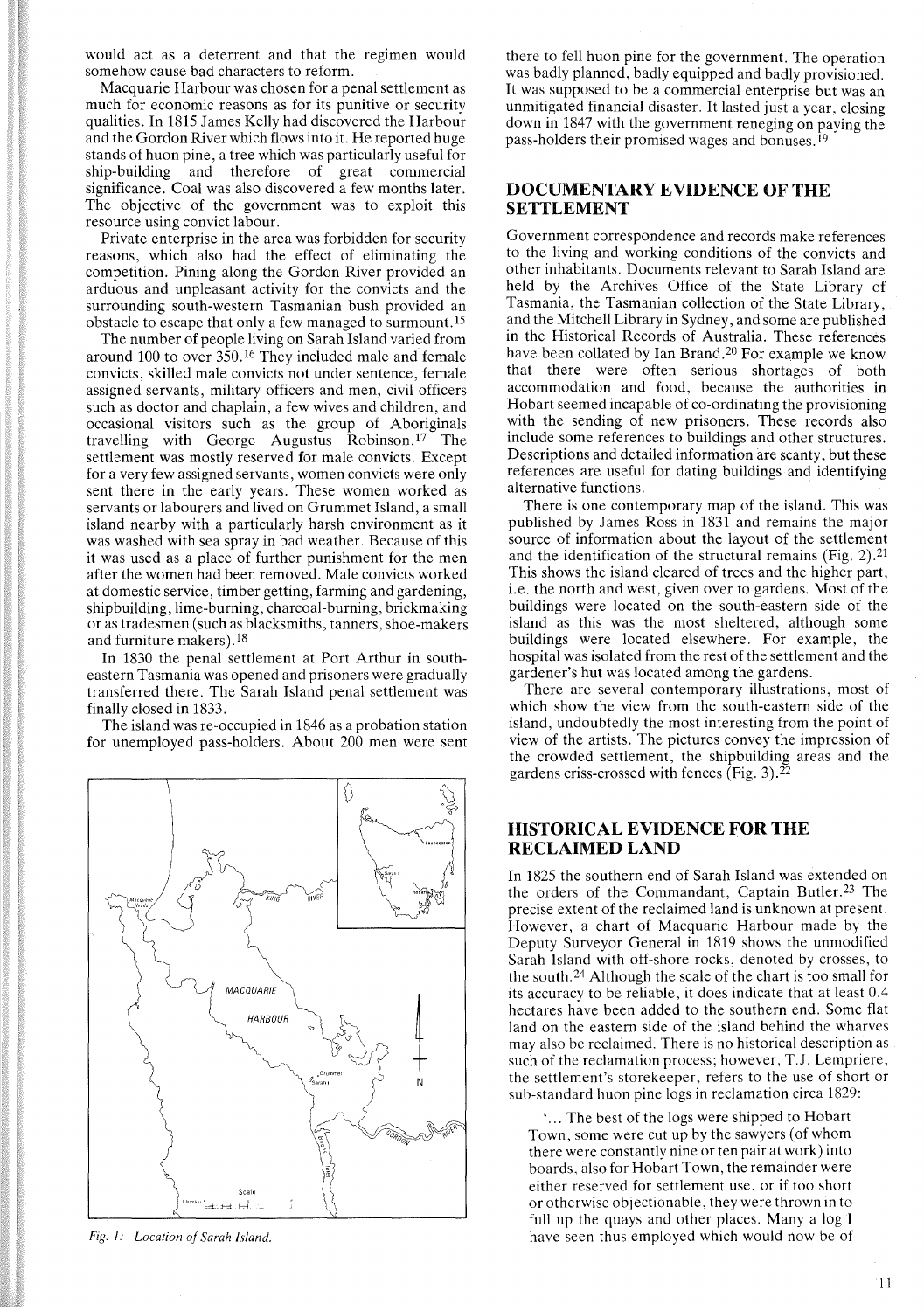the greatest service in the Government timber yards, but at that time they were considered of little or no value.'25

This reclamation created more land suitable for the shipbuilding industry which thereafter achieved major importance in the settlement. Ross' map shows that several structures connected with shipbuilding were sited in this area, viz. sawpits, shipwright's shop or carpenter's shop, boatswain's hut, nailer's shop, blacksmith's shop and two boatslips. The construction of most of these probably took place simultaneously with the land reclamation, except for the blacksmith's shop which was built in 1827.<sup>26</sup> The land reclamation itself would have required a large scale operation and it would have been convenient to incorporate the facilities into this construction. The western shore was protected by a tall windbreak built in  $1826<sup>27</sup>$  a feature prominent in contemporary a feature prominent in contemporary illustrations. <sup>28</sup> Additionally, the windbreak may also have functioned as a dyke against which the rocky infill was dumped.

#### **FIELDWORK**

**In** 1985 I had the opportunity of examining archaeologically an area of reclaimed land at the southern end of the island when a walking track and elevated walkway were built as part of the National Parks and Wildlife Service upgrading of tourist facilities. The approximate location of this walkway is shown in Figure 4. The construction of the walkway involved digging 100 post holes about 450 mm in diameter and up to half a metre deep. These were dug by National Parks and Wildlife staff in May, June and July.

Where possible minor amendments to the construction plan were made in order to avoid disturbing archaeological material uncovered during digging. Although it was not possible to reposition any of the walkway posts, some posts were dug to a shallower depth than originally specified in order to conserve archaeological features, where this did not affect the stability of the walkway. For this reason, the most interesting or potentially informative deposits were usually deliberately left unexcavated.

The objective of the archaeological program was to make a record of any features or deposits that would be disturbed or obscured during development. Fieldwork was undertaken on six days between 7 June and 5 July when 62 of the 100 post holes were recorded. Because of the pressures of working under salvage conditions and our fair share of south-western Tasmanian weather, the archaeological recording was of variable quality, with some post holes being recorded in far greater detail than others. Despite this I hope to show how the excavation of a series of small round pits under less than ideal conditions can bc used to achieve a worthwhile archaeological result. Details of the excavation are given in the excavation report. <sup>29</sup>

During the field work the overall construction of the reclaimed land was barely apparent because of the vegetation cover, and it was not clear how visible or excavated individual details related to the whole. The major part of the analysis of the mass of data collected has been the reconstruction of a schematic section across the spit of reclaimed land approximately oriented north-west to south-east (Fig. 5). Information from the excavated post holes was used to form the basis of the section. The schematic section was completed by using a join-the-dots



| a. Sawpits<br>b. Shipwrights' Shop |    | k. Shoemakers' Shop     |                        |     |                              |
|------------------------------------|----|-------------------------|------------------------|-----|------------------------------|
|                                    |    |                         | Gaol                   |     | dd. Lookout House            |
|                                    |    | Engineer's Store        | u. Guardhouse          |     | ee. Gardens                  |
| c. Boatswain's Hut                 |    | m. Commissariat Stores  | v. Military Barracks   | ff. | Cemetery                     |
| d. Nailors' Shop                   |    | n. Commissariat Office  | w. Chaplain            | aa. | Wharves for timber etc.      |
| e. Blacksmiths' Shop               |    | o. Superintendent &     | x. Subaltern Office    |     | hh. Principal Wharf or Jetty |
| f. Lime House                      |    | Commandant's Clerk      | y. Assistant Surgeon   |     | Boat Basin                   |
| g. School House                    |    | p. Commissariat Officer | z. Commandant          |     | Wharf on which stores        |
| h. New Penitentiary                |    | g. Master Shipbuilder   | aa. Lookout House      |     | are building                 |
| Old Penitentiary                   |    | Bakehouse               | bb. Hospital           | kk. | Commandant's Wharf           |
| Lumber Yard                        | S. | Tannery                 | cc. Gardener's Cottage | H.  | <b>Boatslips</b>             |

*Fig.* 2: *Map of Sarah Island from Ross'* Almanack, *1831.*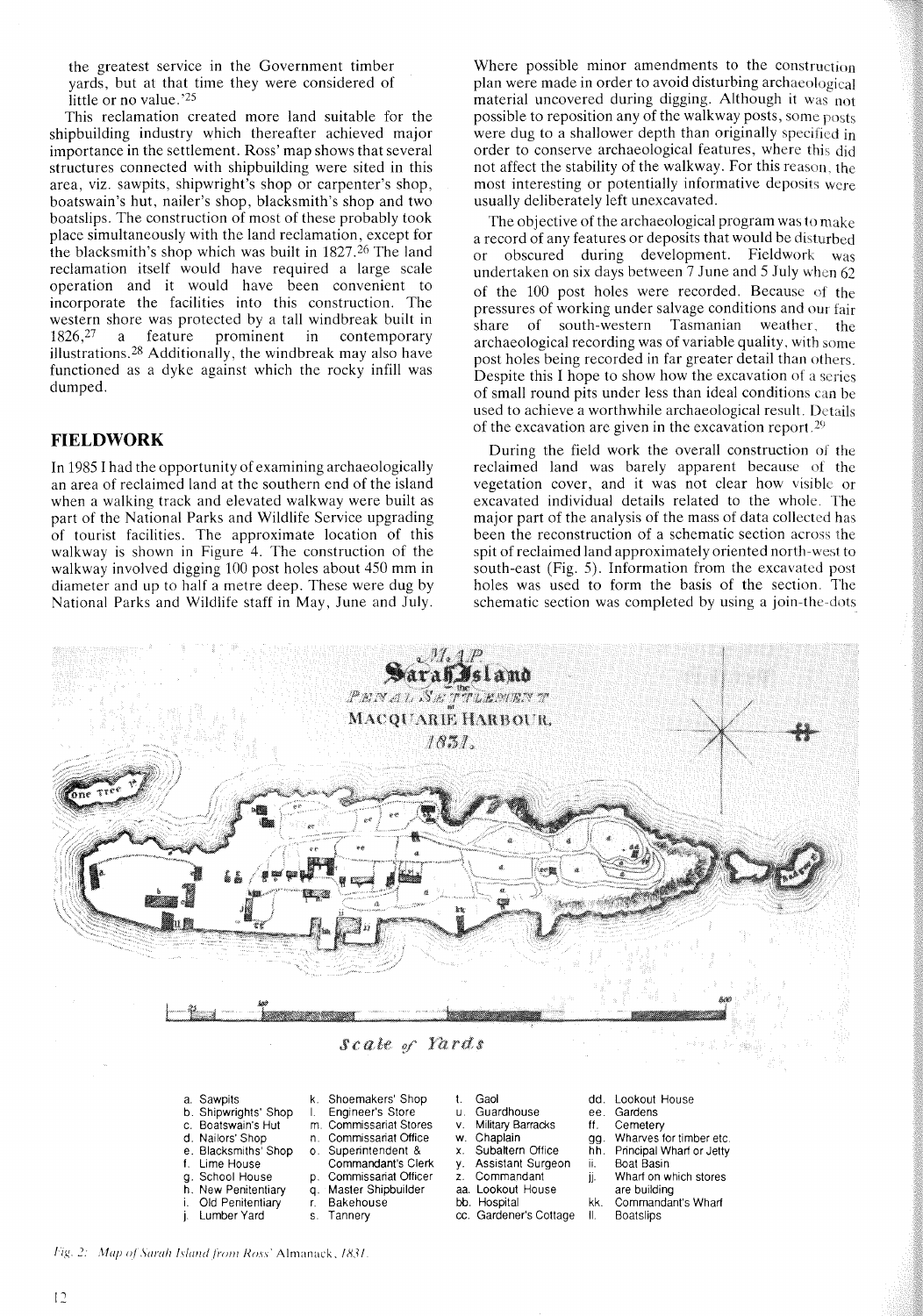approach. The final result, while not an actual section  $d$ rawing – it does not even follow a straight line! – does illustrate the structural methods used and the overall composition of the reclaimed land.

South and Widmer<sup>30</sup> discuss an excavation strategy at a site in South Carolina which had some similarities to that employed here. For their investigation of an area of 30 100 square metres, they augured a series of 80 152mm holes with a manual post hole digger. Thirty holes were located randomly across their study area, 30 were evenly spaced at 30 metre intervals and 20 were located with regard to known buried or visible features. This procedure allowed them to map the distribution of prehistoric Indian and historic artefacts across the study area and identify occupation locations. Comparison of the artefact distributions from the random sample set with the evenly spaced sample set and documentary evidence gave them a high degree of confidence in this method.

# **ARCHAEOLOGICAL EVIDENCE FOR RECLAIMED LAND AT SARAH ISLAND**

The reclaimed land extends over 0.4 hectares at the southern end of the island. It is low, flat and swampy and is not infrequently flooded by high water, as evidenced by quantities of flotsam caught in the bushes. The area is covered with tea-tree and low but thick scrub. Boat slips made of huon pine logs and the remains of wharves built of



*Fig.* 3: *View of Macquarie Harbour, Van Diemens Land.*

blackwood line the eastern and southern shores. The western shore was protected by a tall windbreak, the remains of which are now visible only as a line of stumps. The only above-ground remains of the buildings on the reclaimed land are the stone chimney of the nailer's shop and the foundations of the blacksmith's shop. At the time of the investigation the ground surface was only clearly visible where the scrub had been cleared for the walkway. The soil is black peat with some small white gravel. Isolated large rocks and logs occur on and in the peaty ground surface. These appear to have some structural coherence in the vicinity of post hole 4, where part of the structure of the land reclamation was exposed in June 1985 and south of the nailor's shop which was cleared in October. Originally the area would have consisted of a low gravel bank. The structure of the land reclamation consists of large huon pine and other logs laid horizontally with large rocks placed between as filling. The logs were held in place by smaller stones wedged next to them.

This construction was seen most clearly at post hole 4, where it projects out of the peat. Linear channels in the rocks between post holes 13 and 14, 11 and 12 and 9 and 5 may indicate the position of other logs that have since been removed or rotted away. These channels follow an approximately similar south-east/north-west orientation to the huon pine log at post hole 4, the ground surface is a complex of limestone, sandstone and other rocks. **In** several places logs and the remains of logs can be seen buried among the rocks. Elsewhere linear channels in the rocks which are probably log slots, give the whole surface an undulating appearance.

During the excavations huon pine and other logs, probably blackwood, which has been identified in other shipyard structures, were noted at various depths and following various orientations (Fig. 5). **In** addition, a few large peat-filled gaps were found between the rocks in some excavation pits and these may represent log-slots, where a log has been removed or, in the case of blackwood logs, decayed. The gravel bank itself seems to have been stabilised with logs only, as no stonework was located in post holes between 35,18,19,81,31 and 86.

**In** contrast, the reclamation to the west of the gravel bank seems to be composed entirely of rocks. Although the linear channel between post holes 49 and 39 and the large peat-filled cavities between rocks (in, for example, post holes 56, 25, 28 and 47) may be log-slots, no extant logs were found west of post hole 40. The rocks used were predominantly limestone with a significant number being sandstone. Occasionally quartzite and brick pieces were



*Fig. 4: Sarah Island showing location of walkway.*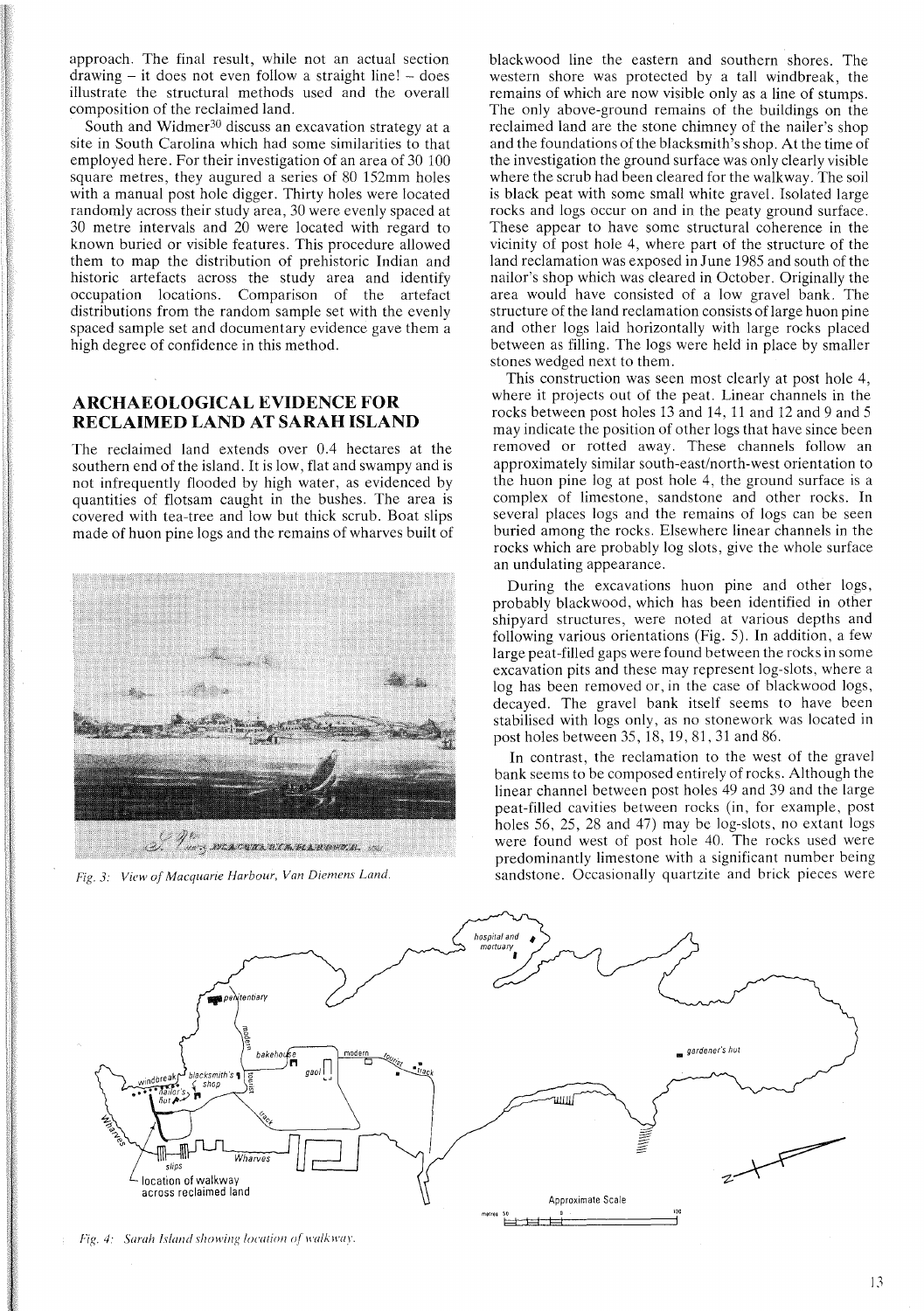

Fig. 5: Drawings from the excavation work on Sarah Island.

also incorporated. The sandstone was most likely obtained from Sarah Island itself, which is a small outcrop of Cambrian sandstone. Sandstone was quarried at various locations around the island, and although of poor quality, was used in a number of structures in the settlement.<sup>31</sup> Limestone occurs along both the King and Gordon Rivers, the most accessible source to Sarah Island being at Limekiln Reach on the Gordon River. Limestone for use in the land reclamation could have been brought back by parties returning from pining expeditions or from the limekilns where limestone was burnt to produce lime for horticultural and building purposes. The Lime Burners Station was established in 1824 some 20 kilometres upstream from the mouth of the River Gordon and close to the first outcrop of limestone.

A mound of higher ground is situated in the centre of the reclaimed area. Orange gravel, which is not found on Sarah Island and was therefore probably brought in from the mainland, covers this area. Beneath this gravel, the project builder reported finding a layer of brick rubble. This rubble, which consisted mainly of whole and half bricks with three layers of huon pine logs set in it, was noted by him in post holes 20 and 21. No bricks were found in post holes 22 and 23 or 18 and 19. This brick rubble most likely indicates the position of one of the dockyard structures, probably the shipwright's shed (item b on the Ross 1831) map). The shipwright's or rigging shed was built before 1828.<sup>33</sup> It was a two-storey weatherboard building, 21.9 metres long by 7.6-7.9 metres wide.<sup>34</sup> Contemporary illustrations show the building supported on posts or piles.<sup>35</sup> It was also known as the carpenter's shed because furniture, windows, doors and other joinery were also made there. On Sundays the upper storey was used for church services.<sup>36</sup>

# **CONCLUSION**

The schematic section shows that the reclaimed land at Sarah Island was built out from a low gravel bank that was stabilised with huon pine and other logs. Although the recording coverage of the eastern part of the reclamation was less complete, where post holes were recorded in almost all cases logs were noted set in either gravel or peat. At the extreme eastern margin, the base of the wharf foundations consisted of a layer of small rocks. Recording coverage of the western part was more complete and indicates that here the reclamation was constructed primarily of large rocks and other rubble held together with large logs. The western shoreline consisted of smaller rocks piled against the base of the windbreak.

As it is a horizontal structure the reclaimed land has not suffered the collapse that all the vertical buildings have and because of this it is by far the best preserved convict structure on Sarah Island. It is one of the earliest surviving structures, being constructed under the command of Captain Butler in 1825. It is also probably the earliest land reclamation in Tasmania, being built some ten years before the arrival of the Royal Engineers and before any substantial expansion from the causeway built in the 1820s to Hunter Island in Sullivans Cove, Hobart.

The reclaimed land was a tremendously important area in the penal settlement at Sarah Island as it was where the shipbuilding and other major activities took place. It is the result of massive human effort and is one of the earliest surviving and best preserved convict structures on the island. Lack of sufficient flat land for workshops on the small rocky island may have prompted Captain Butler's decision to undertake this construction. He was also under instruction to keep the convicts constantly occupied with hard work and this may also have justified the project.